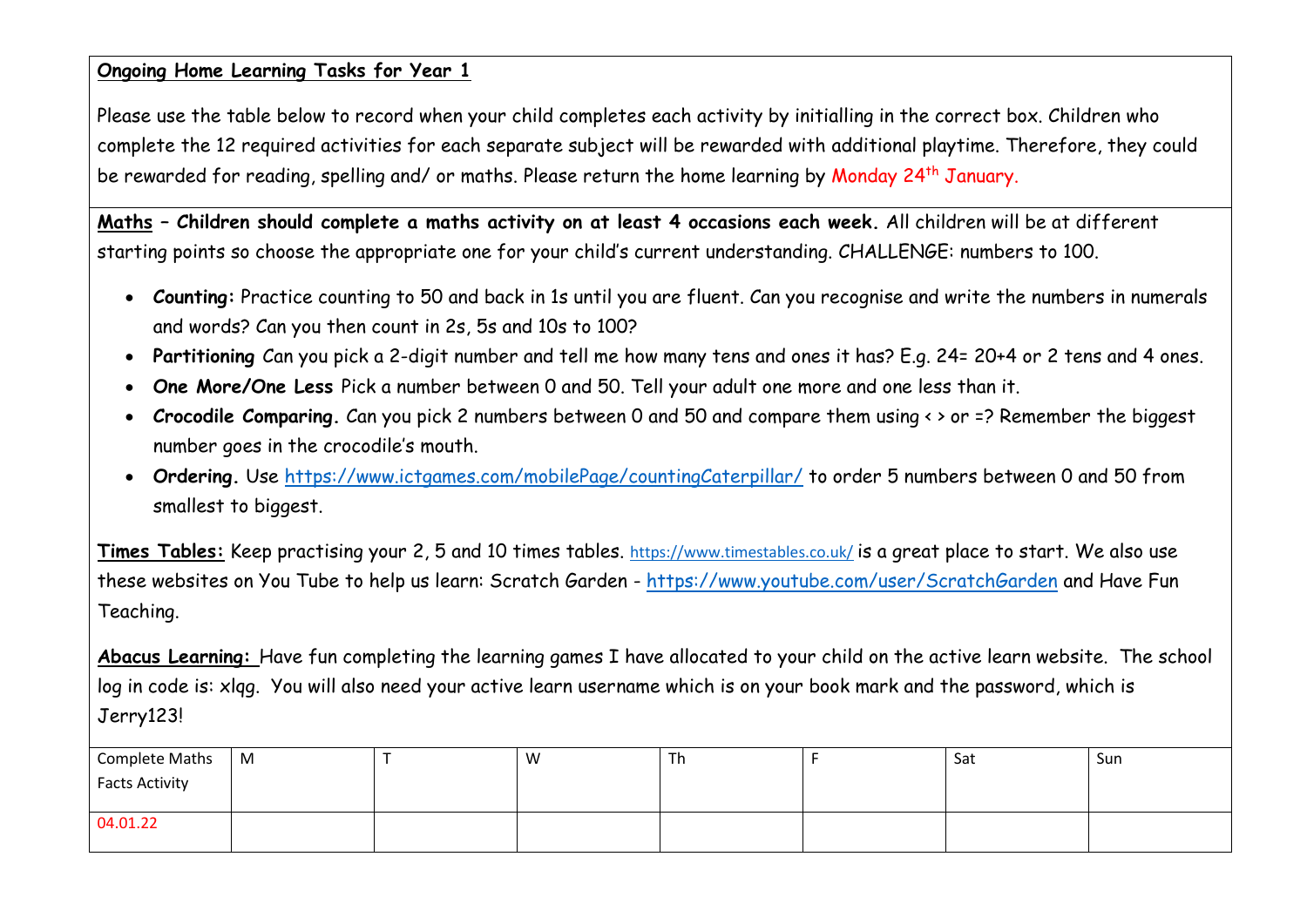| 10.01.22                                                                                                                                                                                                                                                                                                                                                                                                                                                                                                                                                                   |   |  |   |    |   |     |     |  |  |  |  |  |
|----------------------------------------------------------------------------------------------------------------------------------------------------------------------------------------------------------------------------------------------------------------------------------------------------------------------------------------------------------------------------------------------------------------------------------------------------------------------------------------------------------------------------------------------------------------------------|---|--|---|----|---|-----|-----|--|--|--|--|--|
| 17.01.22                                                                                                                                                                                                                                                                                                                                                                                                                                                                                                                                                                   |   |  |   |    |   |     |     |  |  |  |  |  |
| English-Reading                                                                                                                                                                                                                                                                                                                                                                                                                                                                                                                                                            |   |  |   |    |   |     |     |  |  |  |  |  |
| Read aloud and discuss your book with an adult using the questions in the back of your reading record and on your book mark,<br>$\bullet$<br>at least 4 times each week. Continue to complete your bookworm sheets for the Rivenhall Rainbow Reading Challenge.<br>Complete your Fabulous Fluency Reading each week. Remember, you need to read it to at least five people (sheep and pets<br>$\bullet$<br>count) and get them to sign it.<br>Read your Library book.<br>$\bullet$<br>Practice recognising your blends and high frequency words in your flip cards, daily. |   |  |   |    |   |     |     |  |  |  |  |  |
| Reading Aloud to<br>an adult                                                                                                                                                                                                                                                                                                                                                                                                                                                                                                                                               | M |  | W | Th |   | Sat | Sun |  |  |  |  |  |
|                                                                                                                                                                                                                                                                                                                                                                                                                                                                                                                                                                            |   |  |   |    |   |     |     |  |  |  |  |  |
| 04.01.22                                                                                                                                                                                                                                                                                                                                                                                                                                                                                                                                                                   |   |  |   |    |   |     |     |  |  |  |  |  |
| 10.01.22                                                                                                                                                                                                                                                                                                                                                                                                                                                                                                                                                                   |   |  |   |    |   |     |     |  |  |  |  |  |
| 17.01.22                                                                                                                                                                                                                                                                                                                                                                                                                                                                                                                                                                   |   |  |   |    |   |     |     |  |  |  |  |  |
| English- Spelling - Complete a spelling task at least four times a week.<br>Practise the spellings on the national Year 1 common exception words list.<br>$\bullet$<br>Practise your weekly spellings. Can you put each word into a sentence? How many times can you write each word in 30<br>$\bullet$<br>seconds? Can you put your spellings into rainbow colours? Can you spot the spellings in your reading books?<br>Practice using the phonics blends: 'air,' 'ear,' 'ure' and 'er,' to spell words.                                                                 |   |  |   |    |   |     |     |  |  |  |  |  |
| Spelling practice                                                                                                                                                                                                                                                                                                                                                                                                                                                                                                                                                          | м |  | w | Th | F | Sat | Sun |  |  |  |  |  |
| 04.01.22                                                                                                                                                                                                                                                                                                                                                                                                                                                                                                                                                                   |   |  |   |    |   |     |     |  |  |  |  |  |
| 10.01.22                                                                                                                                                                                                                                                                                                                                                                                                                                                                                                                                                                   |   |  |   |    |   |     |     |  |  |  |  |  |
| 17.01.22                                                                                                                                                                                                                                                                                                                                                                                                                                                                                                                                                                   |   |  |   |    |   |     |     |  |  |  |  |  |